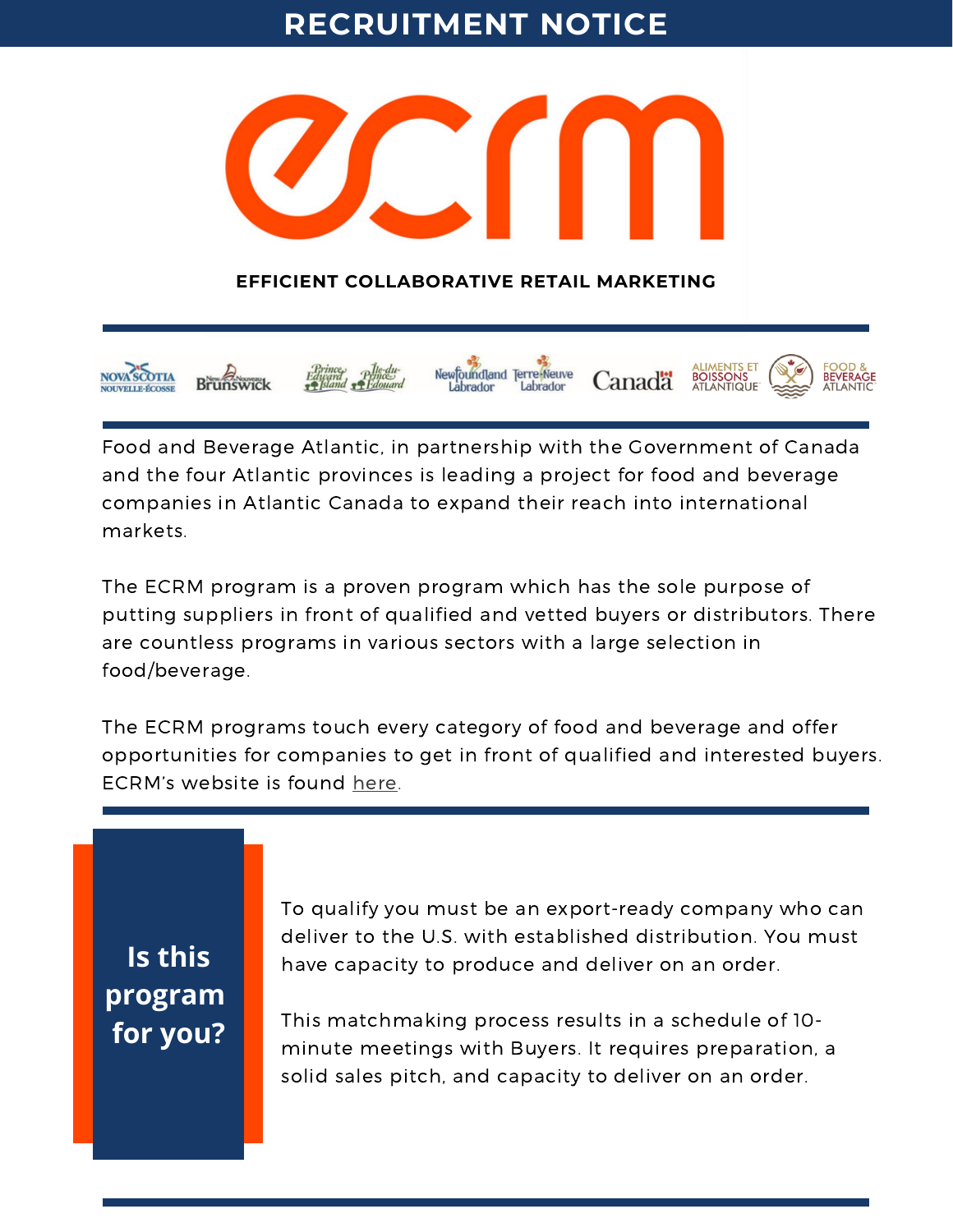### **Project objectives and expectations**

Program participants are expected to commit to preparation and post-event follow up. Preparatory webinars will be made available and mandatory to attend.



Participants will be given access to a preparation site, which is an online portal with all pertinent information for the Program. Here they can also clearly and quickly review all of their appointments, including information about the buyers they will be meeting with. They will be able to view expectations so they can properly prepare for meetings.

Companies are also required to sign up to the RangeMe platform as part of the ECRM program. This allows them to build robust social-network-like profile pages with all the key information about their products. Over 5,000 buyers in this system have the capability to search this categorized platform when in the product discovery phase. If a buyer is interested in your product, they can communicate with you directly through the platform, or invite you to attend upcoming Programs, either virtually or in-person, that they may be taking part in.



### **ECRM Connect**

Participants will be asked to use the ECRM Connect app, a unique mobile and desktop online software application. This application is free and is known for its simplicity, allowing you to video conference directly with potential clients and take notes during each meeting that get uploaded instantly to the cloud and imported into our follow-up site. You can access information on who you will be meeting with and what their specific criteria are at the push of a button.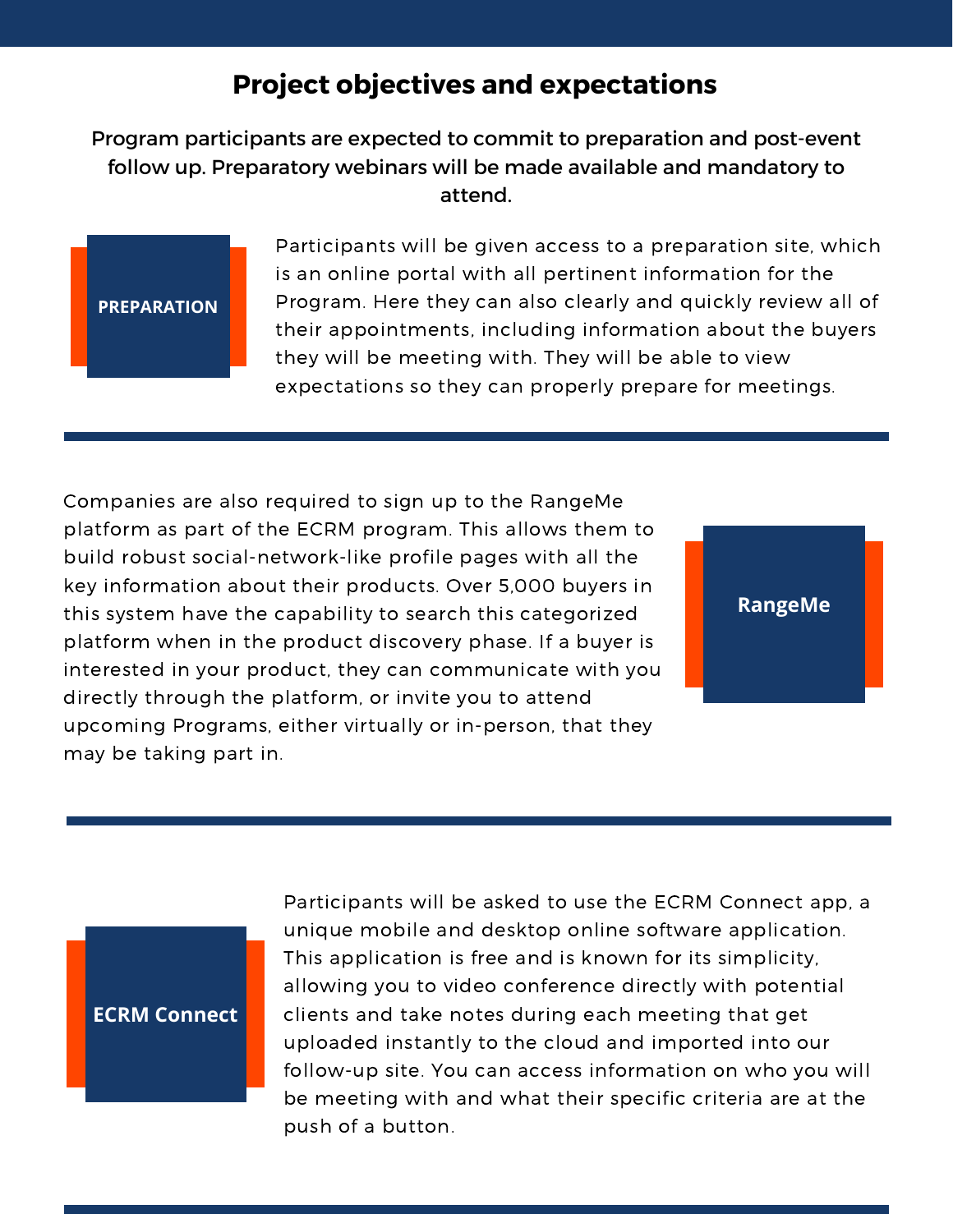**Buyer Follow-up** Connected seamlessly to the preparation site, the follow-up site houses all the notes from your initial meetings and provides benchmark notifications to remind you of which contacts you need to follow up with and when.

Participants will be asked to schedule a meeting with a Coach who will be assigned to them. During this meeting an assessment of the pitch will be conducted so they are well positioned for a successful pitch.

Participants will be required to compete a post-event survey and share results with the funders of the program.

Only companies accepted into the Program will be charged a fee. The fee for this program has been subsidized for Atlantic Canada companies. Your fee to participate is \$800 per program, payable to Food & Beverage Atlantic. (regular rates through ECRM rage from \$5500-\$6500).

**Fees, requirements, and how to apply**

Participating companies should already be exporting outside of Canada and will be asked to submit a Profile, outlining their reasons for participating and their export goals.

To participate in this project, please register [here](https://form.jotform.com/212003587230040). Programs are listed by date and registration will close for each program 30 days before the date. The registration will stay open as long as funding is available.

Applicants' selection will be done in consultation with the organizing committee to ensure the most qualified, well-prepared, and engaged companies are included in the initiative.

Participating companies are required to complete a post-project survey to summarize their experience and outline the results that came of it.

> To apply for one of these programs, visit [www.atlanticfood.ca/events](https://www.atlanticfood.ca/events)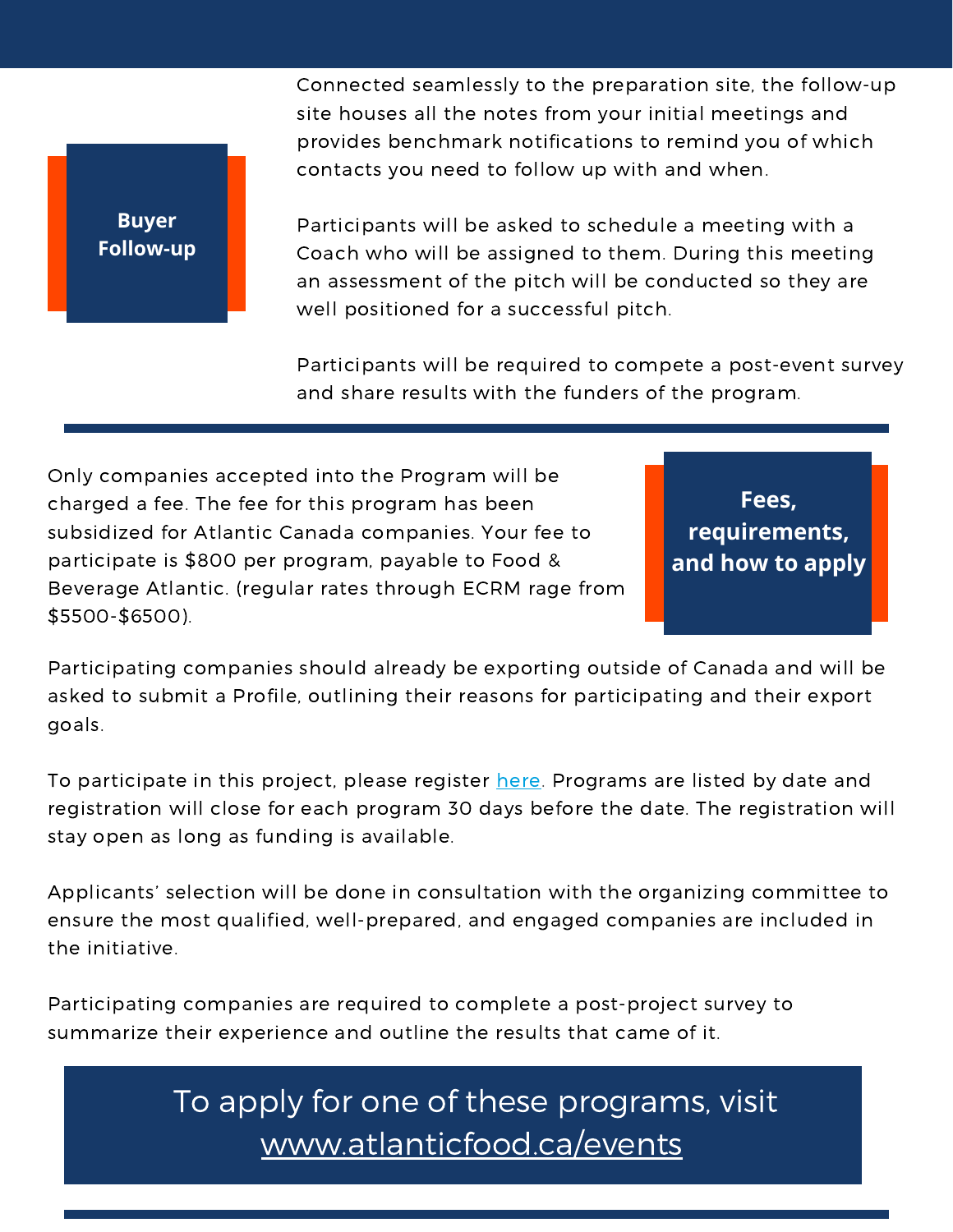## **PROGRAM OFFERINGS 2021**



### **EFFICIENT COLLABORATIVE RETAIL MARKETING**

| New oundland Terre-Neuve<br>Labrador<br>abrador                                                                                                                                                                                                                                                                                                                                                                                                                                                    |                       |
|----------------------------------------------------------------------------------------------------------------------------------------------------------------------------------------------------------------------------------------------------------------------------------------------------------------------------------------------------------------------------------------------------------------------------------------------------------------------------------------------------|-----------------------|
| <b>Diversity &amp; Minority Owned Foodservice Program</b><br>This session is designed to introduce foodservice operators,<br>such as restaurants, hotels, distributors, universities and more<br>to food and beverage brands that are diversity qualified or<br>minority owned. Certifications to include but not limited to:<br>Ethnic Minority Owned-Disadvantaged Business Enterprise-<br>Gay, Lesbian, Bi-Sexual or Transgender Owned- Veteran<br>Owned-Disability Owned-Woman Owned Business. | 09/14/2021-09/25/2021 |
| <b>CBD &amp; Hemp Food &amp; Beverage Program</b><br>Food and Beverage suppliers of CBD (Hemp Derived<br>Cannabidiol) products will present new products and<br>programs in this trending category to buyers across<br>retail and foodservice channels.                                                                                                                                                                                                                                            | 10/19/2021-10/21/2021 |
| <b>Plant-Based Food &amp; Beverage Program</b><br>Suppliers of Plant-Based Foods as well as Vegan<br>Foods will present to foodservice operators and retail<br>buyers across all channels looking to capitalize on<br>this growing trend. Categories include Snack,<br>Beverage, Shelf Stable Grocery, Baked Goods, Frozen<br>Foods, Refrigerated Items found in Dairy or Deli, as<br>well as Meat Alternatives.                                                                                   | 10/25/2021-10/28/2021 |
| <b>Keto Food &amp; Beverage Program</b><br>Suppliers of keto foods and beverages will present to<br>buyers across all channels looking to capitalize on this<br>growing trend. Categories include Snack, Confectionery,<br>Beverage, Shelf Stable Grocery, Baked Goods, Frozen<br>Foods, and Refrigerated Items found in Dairy or Deli.                                                                                                                                                            | 10/26/2021-10/28/2021 |
| <b>Meat Program</b><br>Buyers across all retail and foodservice channels are<br>looking for fresh and frozen Meat products.<br>Conventional and Natural & Organic items are being<br>considered. Products being reviewed include but not<br>limited to:<br>Beef   Pork   Turkey   Sausage   Bacon   Lamb/Veal                                                                                                                                                                                      | 10/27/2021-10/28/2021 |

| Chicken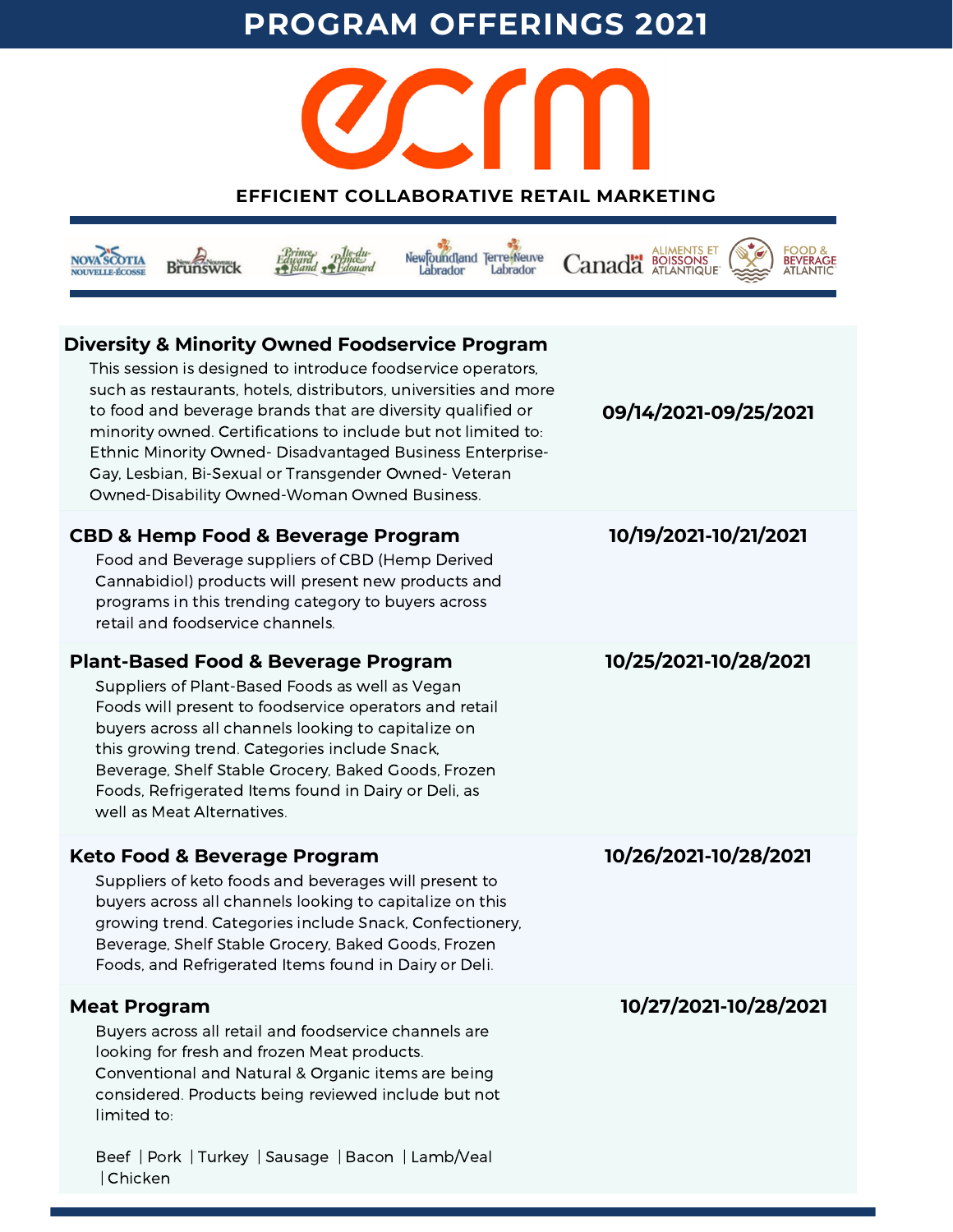| <b>Commercial Foodservice Program</b>                                                                                                                                                       |                     |
|---------------------------------------------------------------------------------------------------------------------------------------------------------------------------------------------|---------------------|
| Manufacturers and suppliers of food, beverages,<br>supplies and equipment items have the opportunity<br>to present to restaurants, hotels, distributors and<br>other foodservice operators. | 11/1/2021-11/4/2021 |
| <b>Campus Foodservice Program</b>                                                                                                                                                           | 11/2/2021-11/4/2021 |
| Vendors with food, beverage, supplies and<br>equipment items have the opportunity to present to<br>Colleges & Universities.                                                                 |                     |
| <b>Foodservice at Retail Program</b>                                                                                                                                                        | 11/3/2021-11/4/2021 |
| Vendors with food, beverage, supplies and<br>equipment items have the opportunity to present to<br>Colleges & Universities.                                                                 |                     |
| <b>Candy Planning: Halloween Program</b>                                                                                                                                                    | 12/7/2021-12/9/2021 |
| Confectionery suppliers will present programs for the<br>2022 Halloween holiday season to retailers across all<br>channels.                                                                 |                     |

## **PROGRAM OFFERINGS 2022**

#### **Convenience Program**

Consumable Grocery, Snack, Beverage, Candy, Frozen, Dairy, General Merchandise, Consumer Tech Accessories, Hand Sanitizers, Fashion Gaiters, Mask, CBD, Health and Beauty Care suppliers will present new programs to retailers and distributors from the convenience channel.

#### **Impulse, Front-End & Checklane Program**

The Impulse, Front-End & Checklane Program brings together a curated cross-channel lineup of today's leading retailers looking to source new suppliers, discover innovation and learn how to succeed in meaningful category growth. Explore basket building opportunities within General Merchandise, Health & Beauty Care and Grocery. Categories include Confectionery, Snacks, Beverage, Health & Beauty, Pet, Consumer Technology Accessories, Hand Sanitizers, Fashion Gaiters & Masks, Sundries, Seasonal Demands

**1/24/2022-1/27/2022**

**1/25/2022-1/28/2022**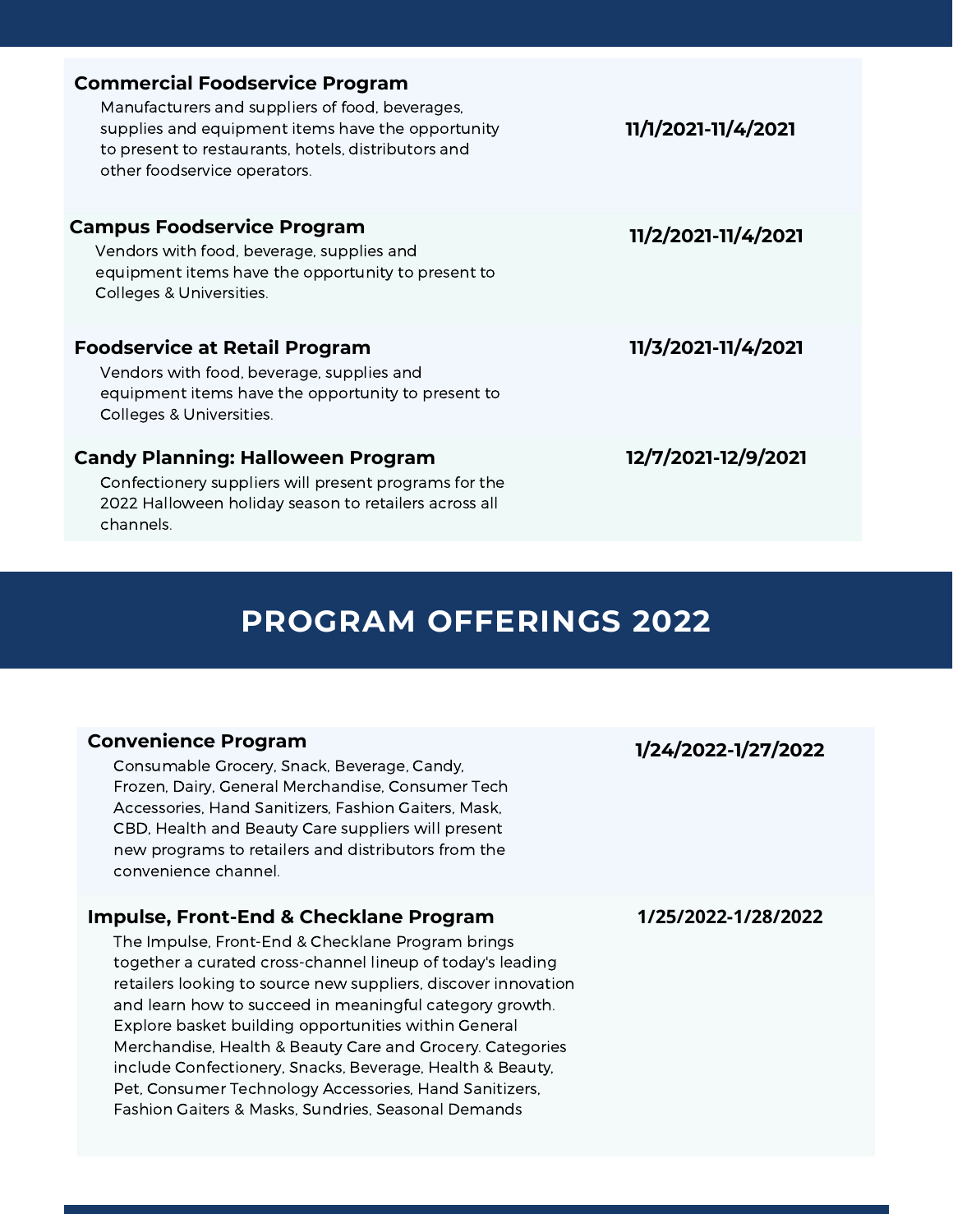| <b>Coffee, Tea &amp; Cocoa, Winter Program</b><br>At this sourcing and planning review suppliers of Coffee,<br>Tea and Cocoa will present new items and promotional<br>opportunities to buyers from across all retail channels.<br>Items being reviewed include but not limited to:<br>Roasted Coffee   K-Cups/ Pods   Instant Coffee   Shelf<br>Stable- Coffee Concentrates & Creamers   Tea Bags   Tea<br>Mix   Loose Leaf Tea   Matcha   Hot Cocoa                            | 2/7/2022-2/9/2022   |
|----------------------------------------------------------------------------------------------------------------------------------------------------------------------------------------------------------------------------------------------------------------------------------------------------------------------------------------------------------------------------------------------------------------------------------------------------------------------------------|---------------------|
| <b>Beverage, Winter Program</b><br>At this sourcing and planning review suppliers of both<br>Shelf-Stable and Refrigerated Beverages, including<br>Sports/Nutritional Drinks, Water, Carbonated Soft Drinks,<br>Kombucha, Juice, RTD Coffee/Tea & Functional and<br>Natural/Organic Beverages will present new items and<br>promotional opportunities to buyers from across all retail<br>channels.                                                                              | 2/8/2022-2/10/2022  |
| <b>Center Store Grocery, Winter Program</b><br>At this sourcing and planning review suppliers of<br>Canned Foods, Breakfast, Baking, Condiments &<br>Dressings, Dry & Boxed Foods, Sauces & Spreads, Gift<br>Sets, and Natural, Organic items will present new items<br>and promotional opportunities to buyers from across all<br>retail channels for everyday planning and 2021 Winter<br>Holidays.                                                                            | 2/15/2022-2/17/2022 |
| <b>Candy Planning: Christmas &amp; Halloween</b><br>Program<br>Confectionery suppliers will present new items and<br>programs for the 2022 Christmas and Halloween<br>Holiday Seasons to buyers from retailers across all<br>channels.                                                                                                                                                                                                                                           | 2/16/2022-2/24/2022 |
| <b>Snack, Winter Program</b><br>At this sourcing and planning review suppliers of<br>Snacks including Cookies, Chips, Pretzels, Popcorn,<br>Crackers, Biscuits, Meat Snacks, Nutritional Snacks, Fruit<br>Snacks, Nuts & Seeds, Snack Bars and Natural/Organic<br>Snacks will present new items and promotional<br>opportunities to buyers from across all retail channels<br>for everyday and the 2021 Winter Holidays including<br>Back to School, Thanksgiving and Christmas. | 2/22/2022-2/24/2022 |
| On & Off Premises Adult Beverage Program<br>Wine, beer, spirit, pre-made cocktail/mixer producers,<br>non-alcoholic beverages, importers, distributors and<br>exporters from around the world will present<br>products to buyers from both on and off-premise<br>chains, as well as distributors and importers.                                                                                                                                                                  | 3/1/2022-3/3/2022   |